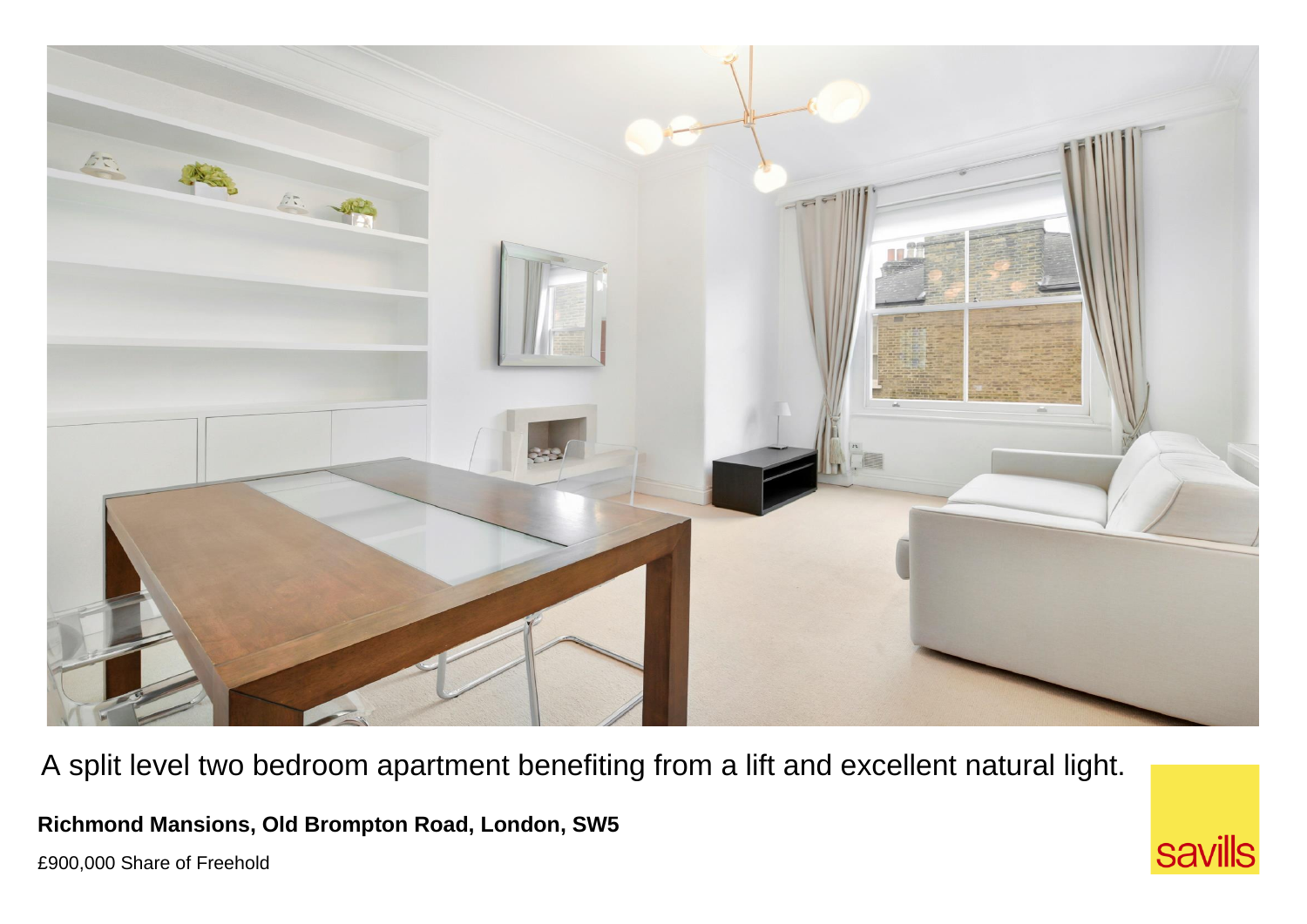## **About this property**

Richmond Mansions is an attractive red brick mansion block with decorative features.

This particular apartment is well balanced with a separation between the living area and bedrooms. The fourth floor is occupied by the living & dining room, a separate kitchen and a bathroom. The two double bedrooms are located on the fifth floor and have wonderful natural light.

## **Local Information**

The property is located approximately 0.3 miles away from Earl's Court Tube Station (Piccadilly & District Line) and approximately 0.2 miles away from West Brompton Station (Overground & District Line).

The property is perfectly located for Marks & Spencer's Simply Food (approximately 0.2 miles) and a selection of local shops, bars and restaurants.

The building further benefits from a lift.

**Tenure** Share of Freehold

**Local Authority** The Royal Borough of Kensington and Chelsea

**Energy Performance** EPC Rating  $= C$ 

## **Viewing**

All viewings will be accompanied and are strictly by prior arrangement through Savills Earl's Court Office. Telephone: +44 (0) 20 7578 6900.





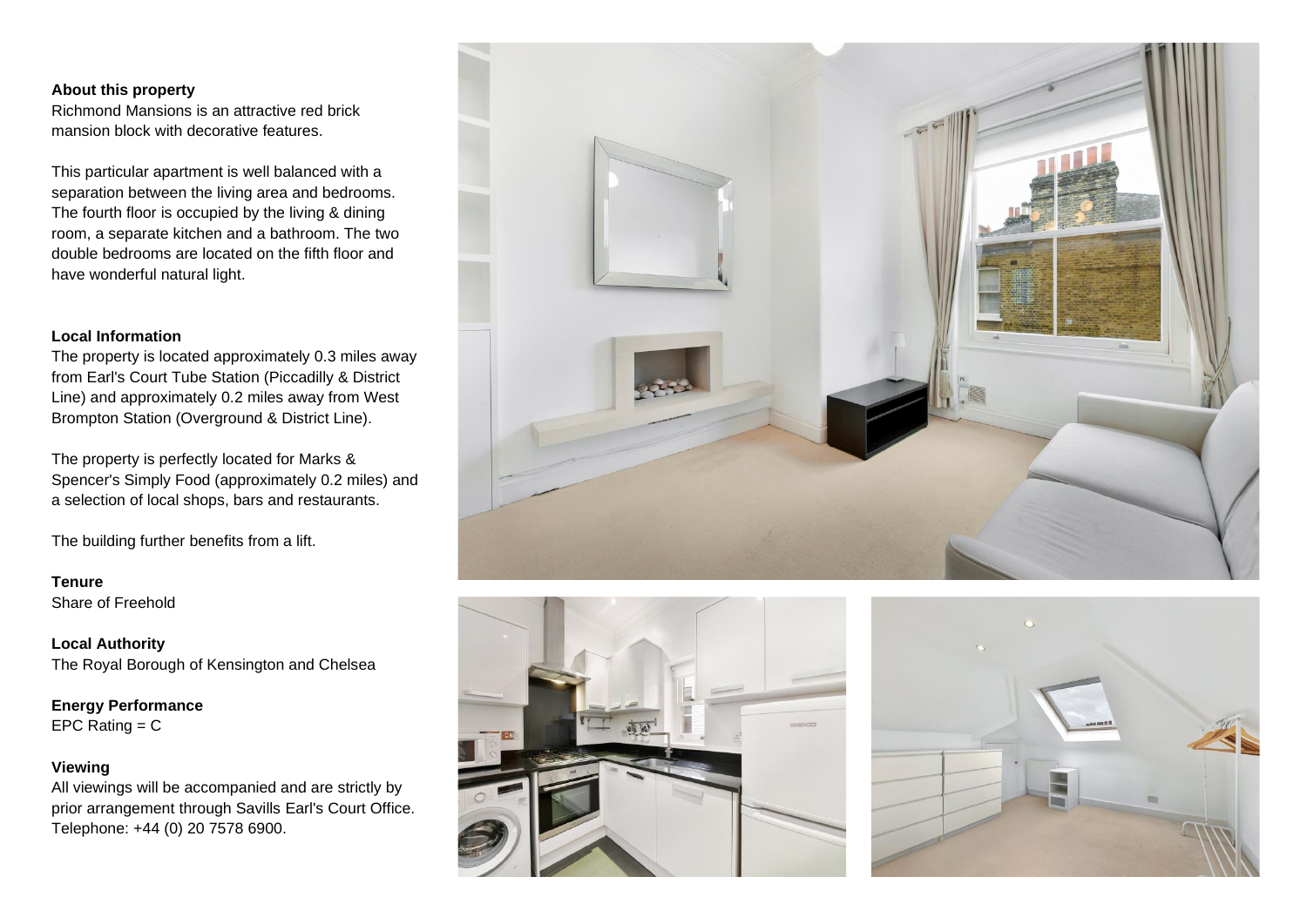